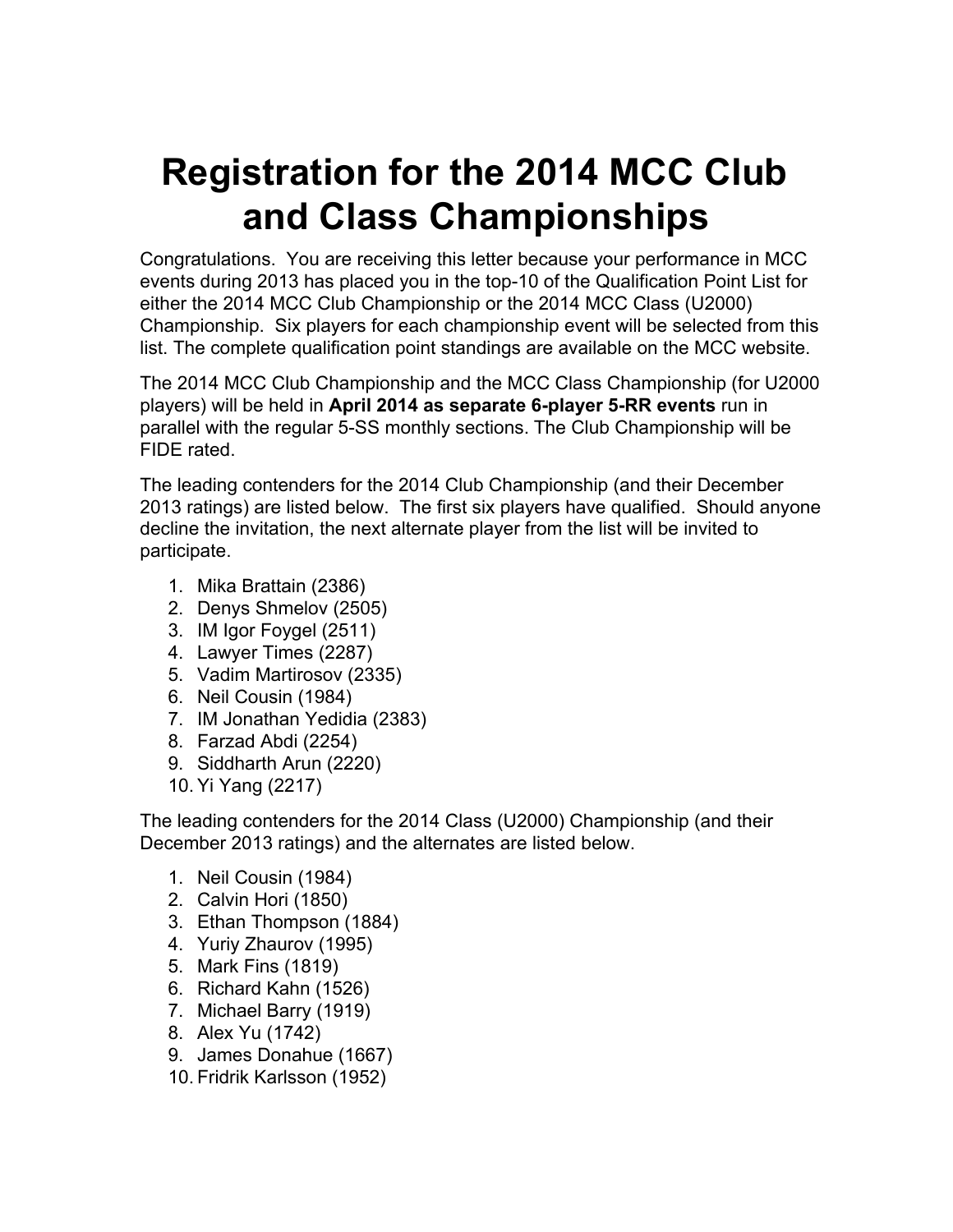#### **Byes, makeup games, and forfeits**

In the round robin championship events, no half-point byes are permitted. Any player who cannot play in a round will, by default, be given a zero-point bye (U) and his opponent will be given a full-point bye  $(B)$ . Players who know in advance that they cannot make a round should call the club number in the usual way to receive this zero-point bye. In doing so, however, they are committed to this result (see below for procedures for a possible makeup game). The bye cannot be rescinded. By notifying us in advance, it may be possible to notify the opponent so he or she does not need to travel to the club that evening.

If **BOTH** players agree, and if a suitable location with MCC TD supervision can be arranged, a makeup game may be scheduled. If not, the default mentioned above will apply. All makeup games must be completed before the final round of the event (April 29th, 2014), and the final round can **NOT** be made up or rescheduled. Please notify an MCC TD in person, or the club by email

(champ\_staff@metrowestchess.org), and your opponent (if possible) to begin the process of scheduling a makeup game.

Forfeits will be scored in the standard way (F and X). Standard club rules regarding forfeits will still apply. Please avoid forfeits if at all possible.

Any other situation where games can not be played as scheduled (weather related closures, dual cancellations, etc.) will be dealt with in as fair a manner as possible by the Chief TD of the event, and his or her decision will be final.

#### **Alternates**

An alternate will be invited to fill any open slot due to a 'decline' as soon as possible. The goal is to have the list of contestants for both championships finalized by Tuesday, March 18, 2014. A random drawing will be held at the club to determine the seedings for the events so that the round-by-round pairings can be posted in advance of the tournaments.

Any players who have qualified for the Class Championship and also are alternates for the Club Championship who agrees to play in the Class (U2000) Championship and then becomes eligible for the Club Championship **before** rosters are finalized and pairings have been determined can choose to play in either event.

However, **after** the championship rosters have been finalized and the drawing has been held to establish the pairings, preference will be given to alternates rated 2000 or higher to fill-in an unexpected vacancy in the Club Championship event. That is, after pairings have been established, if a player from the Club Championship withdraws before the tournament begins, then a replacement player will be selected from the qualification list from those who have a rating of 2000 or higher. In particular, this means that an U2000 player playing in the Class (U2000) Championship will not be given the option of switching events. The reason is that a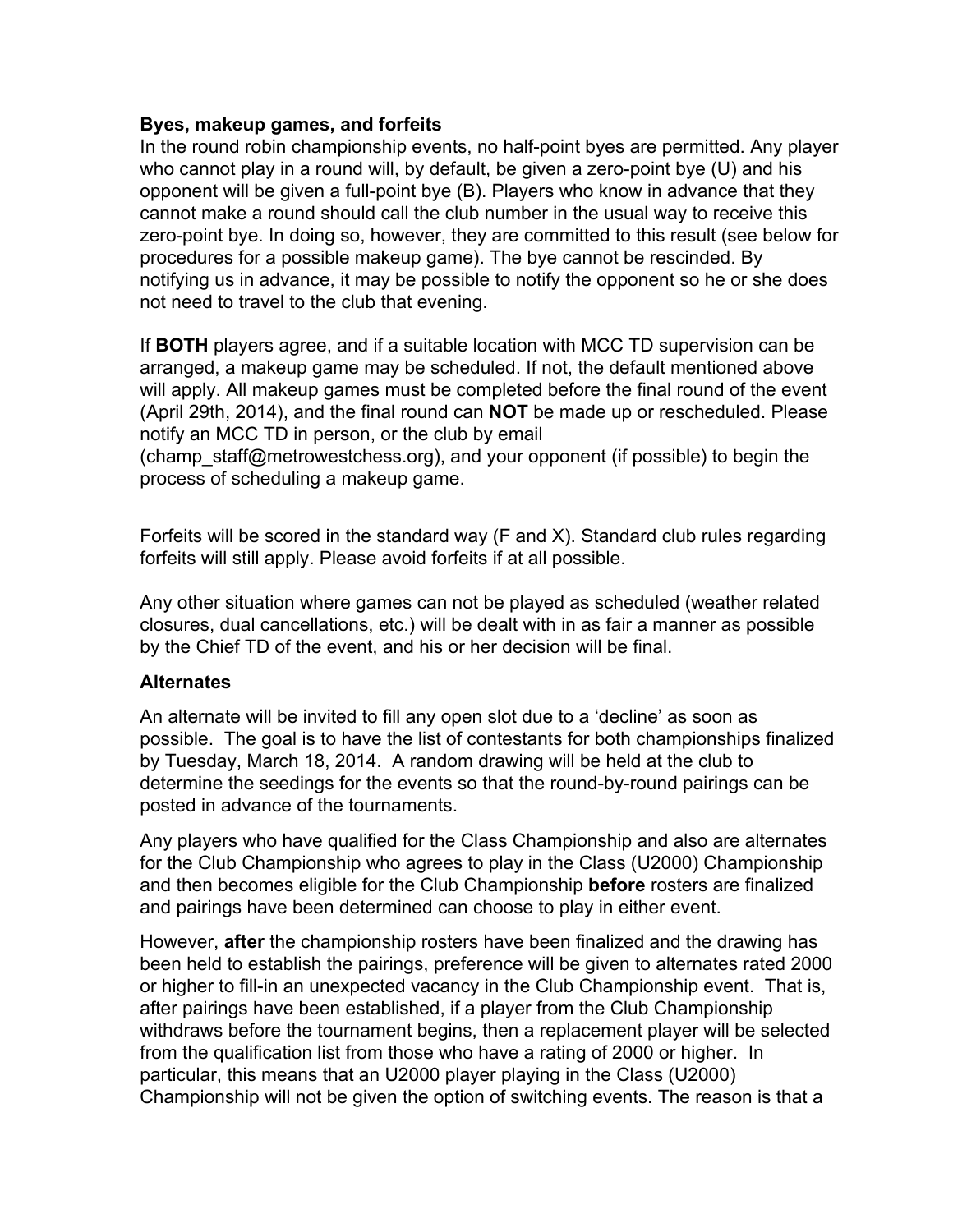last minute fill-in who switches championship events creates another vacancy which has to be filled and which also alters the posted pairings for the Class Championship. The need for expediency in filling a last minute Club Championship vacancy is another factor for this restriction.

**Please check one box on the next page, sign and date the form, and return the form by no later than Tuesday, March 18, 2014 by 7pm. Failure to respond by this date will make you ineligible for the championships.** You can return this form either:

- ●In person at the club to Matt Phelps or to any TD on duty
- •By email to [champ\\_staff@metrowestchess.org](mailto:champ_staff@metrowestchess.org)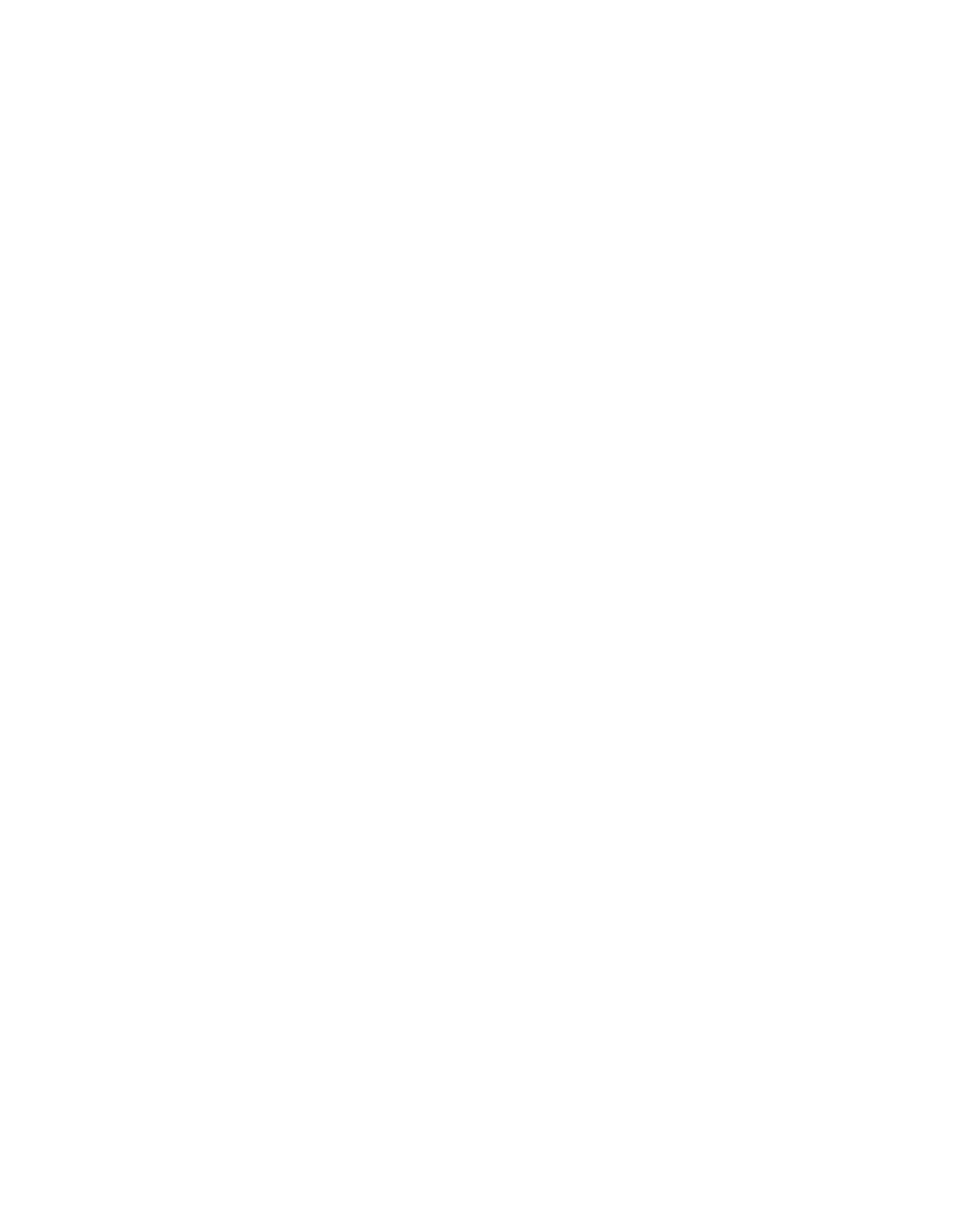## *Everyone: please check one box and return your form as soon as possible, but no later than March 18, 2014 at 7:00 PM. Failure to respond will disqualify you from playing in the championships. Any questions can be emailed to champ\_staff@metrowestchess.org*

**For Mika Brattain, Denys Shmelov, IM Igor Foygel, Lawyer Times, Vadim Martirosov:**

I accept the invitation to play in the 2014 MCC Club Championship

I decline the invitation to play in the 2014 MCC Club Championship

Signature: \_\_\_\_\_\_\_\_\_\_\_\_\_\_\_\_\_\_\_\_\_\_\_\_\_\_\_\_\_\_\_\_\_\_\_ Date:\_\_\_\_\_\_\_\_\_\_\_\_\_\_\_

#### **For IM Jonathan Yedidia, Farzad Abdi, Siddharth Arun, Yi Yang:**

I wish to remain on the alternate list for the 2014 MCC Club Championship; I understand that if I should become eligible for this event, I will be invited to play in it

Please remove my name from the alternate list for the 2014 MCC Club Championship; I do not wish to play in this event even if I should become eligible

Signature: \_\_\_\_\_\_\_\_\_\_\_\_\_\_\_\_\_\_\_\_\_\_\_\_\_\_\_\_\_\_\_\_\_\_\_ Date:\_\_\_\_\_\_\_\_\_\_\_\_\_\_\_